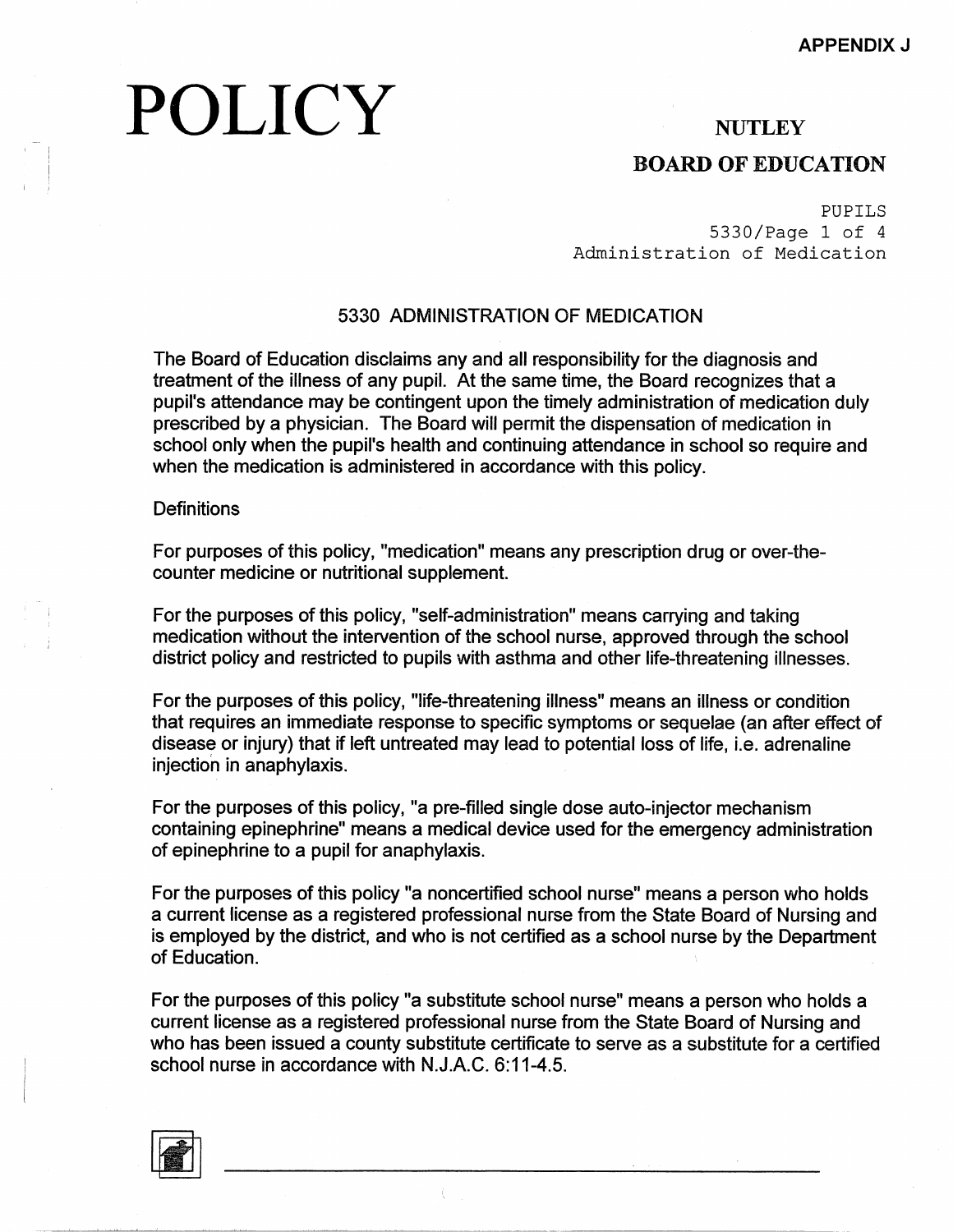# POLICY NUTLEY

#### **BOARD OF EDUCATION**

PUPILS 5330/Page 2 of 4 Administration of Medication

For the purposes of this policy "a school physician" means a physician with a current license to practice medicine or osteopathy from the New Jersey Board of Medical Examiners who works under contract or as an employee of the district. This physician is referred to as the medical inspector in N.J.S.A. 18A:40-4.1.

No medication will be administered to pupils in school except by the school physician, a certified or noncertified school nurse, a substitute school nurse employed by the district, or the pupil's parent(s) or legal guardian(s). A written request for the administration of medication at school must be approved by the Principal. Medication must be delivered to the school nurse by the pupil's parent(s) or legal guardian(s). The medication must be brought to the school nurse in the original container labeled by the pharmacy or physician. Written orders signed by the pupil's private physician or an advanced practice nurse for the use of a pre-filled single dose auto-injector mechanism containing epinephrine, must be provided stating the name of the medication, the purpose of its administration to the specific pupil for whom it is intended, its proper timing and dosage, its possible side effects, and the time when its use will be discontinued. If written orders for use of a pre-filled single dose auto-injector mechanism containing epinephrine are provided, the orders must say the pupil requires the administration of epinephrine for anaphylaxis and does not have the capability for self-administration of the medication. These written orders must be reviewed by the school physician prior to school approval for self-administration of any medication. The school physician may also issue standing orders to the school nurse regarding the administration of medication. Medication no longer required must be promptly removed by the parent(s) or legal guardian(s).

The school nurse shall have the primary responsibility for the administration of a prefilled single dose auto-injector mechanism containing epinephrine. However, the certified school nurse may designate, in consultation with the Board or the Superintendent, another employee of the district trained by the certified school nurse in accord with the ''Training Protocols for the Implementation of Emergency Administration of Epinephrine" issued by the New Jersey Department of Education, to administer the pre-filled single dose auto-injector mechanism containing epinephrine when the school nurse is not physically present at the scene. The school nurse will select the designee from a list of staff who have volunteered to serve as designees and arrange for their training to ensure additional coverage for each school building. The pupil's parent(s) or legal guardian(s) must consent in writing to the designated person if applicable. In addition, the parent(s) or legal guardian(s) must be informed that the school district has no liability as a result of any injury arising from the administration of a pre-filled single dose auto-injector mechanism containing epinephrine, and the parent(s) or legal

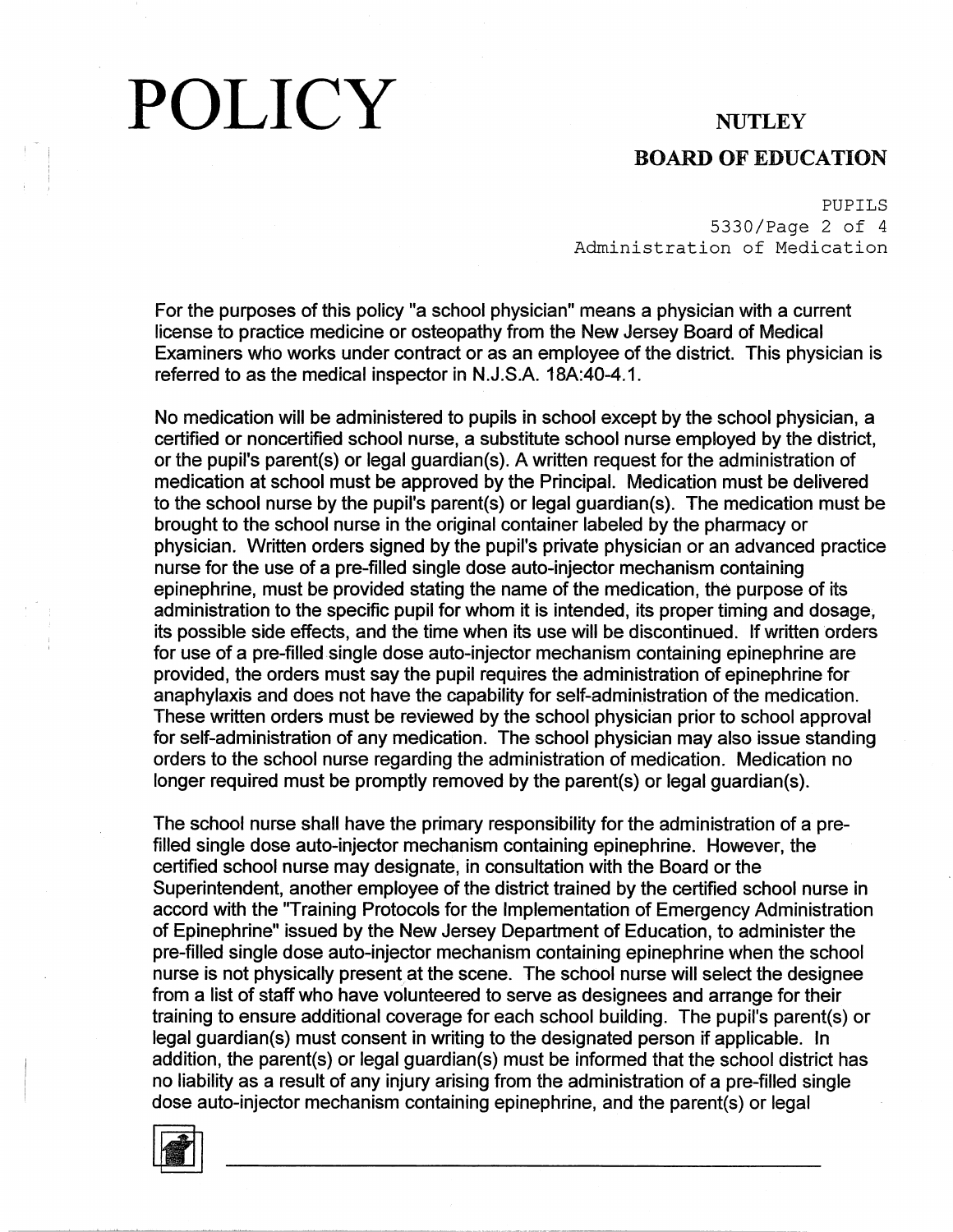# POLICY NUTLEY

### **BOARD OF EDUCATION**

PUPILS 5330/Page 3 of 4 Administration of Medication

guardian(s) must sign a statement that shall indemnify and hold the district and employees harmless against any claims arising from the administration of a pre-filled single dose auto-injector mechanism containing epinephrine. The permission for the emergency administration of epinephrine via a pre-filled single dose auto-injector mechanism containing epinephrine to pupils for anaphylaxis is effective for the school year it is granted and must be renewed for each subsequent school year.

Self-administration of medication by pupils is permitted in accordance with N.J.S.A. 18A:40-12.3. A pupil is only permitted to self-administer medication for asthma or other potentially life-threatening illnesses as defined by the Department of Education, New Jersey Statutes Annotated and New Jersey Administrative Code. Permission for selfadministration of medication must comply with the conditions set forth in Regulation No. 5330.

Each school in the district shall have and maintain for the use of pupils at least one nebulizer in the office of the school nurse or a similar accessible location. Each certified school nurse or other persons authorized to administer asthma medication will receive training in airway management and in the use of nebulizers and inhalers consistent with State Department of Education regulations. Every pupil that is authorized to use selfadministered asthma medication pursuant to N.J.S.A. 18A:40-12.3 or a nebulizer must have an asthma treatment plan prepared by the pupil's physician which shall identify, at a minimum, asthma triggers, the treatment plan and other such elements as required by the Department of Education.

All pupil medications shall be appropriately maintained and secured by the school nurse, except those medications to be self-administered by pupils. In those instances the medication may be retained by the pupil with the prior knowledge of the school nurse. The school nurse may provide the Principal and other teaching staff members concerned with the pupil's educational progress with such information about the medication and its administration as may be in the pupil's best educational interests. The school nurse may report to the school physician any pupil who appears to be affected adversely by the administration of medication and may recommend to the Principal the pupil's exclusion pursuant to law.

The school nurse shall document each instance of the administration of medication to a pupil. Pupils self-administering medication shall report each incident to a teacher, coach or other individual designated by the school district to be in charge of the pupil during school activities. Such individuals shall report such incidents to the school nurse within